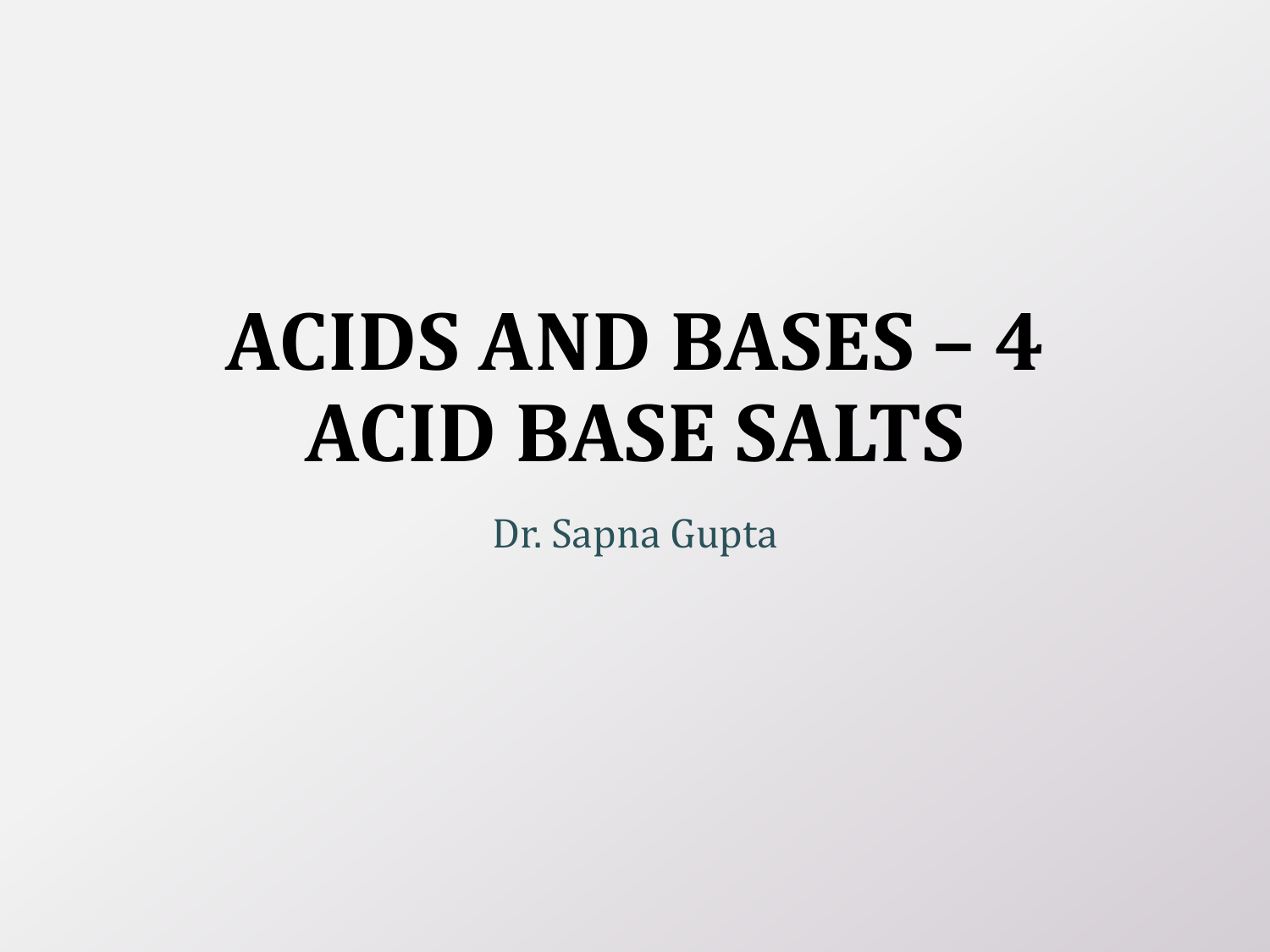### **SALT SOLUTIONS**

- Salts of neutralization reactions can be acidic or basic depending on the strength of acid and base.
- Strong acid (HCl) + strong base (NaOH) -> gives neutral salts (NaCl).
	- Conjugate acid:  $Na^+ + H_2O \rightarrow No$  Reaction (NR)
	- Conjugate base:  $Cl^- + H_2O \rightarrow NR$
- Strong acid (HCl) + weak base (NH<sub>3</sub>) -> gives weak conjugate acids (NH<sub>4</sub><sup>+</sup>), so weak acidic solutions.
	- Conjugate acid:  $NH_4^+ + H_2O \rightleftharpoons NH_3 + H_3O^+$
- Weak acid (HF) + strong base (NaOH) -> gives weak conjugate bases (F<sup>-</sup>), so weak basic solutions.
	- Conjugate base:  $F^- + H_2O$   $\longrightarrow$  HF + OH<sup>-</sup>

|                                       | In General                                                                                          | <b>Example</b>                                                                                                                                           |
|---------------------------------------|-----------------------------------------------------------------------------------------------------|----------------------------------------------------------------------------------------------------------------------------------------------------------|
|                                       | A cation that makes solution acidic:<br>Conjugate acid of weak base<br>A small highly charged metal | NH <sub>4</sub> <sup>+</sup> , CH <sub>3</sub> NH <sub>3</sub> <sup>+</sup><br>Al <sup>3+</sup> , Cr <sup>3+</sup> , Fe <sup>3+</sup> , Bi <sup>3+</sup> |
|                                       | An anion that makes a solution basic is:<br>Conjugate base of a weak acid                           | $CN^2$ , $NO_2^2$ , $CH_3COO^2$                                                                                                                          |
|                                       | A cation that does not affect pH of solution:<br>Group I ion                                        | $Li+$ , Na <sup>+</sup>                                                                                                                                  |
| Dr. Sapna Gupta/Acids-Bases - Acid/ • | An anion that will not affect pH of a solution:<br>The conjugate base of a strong acid              | Cl <sup>-</sup> , $NO_3^-$ , $ClO_4^-$                                                                                                                   |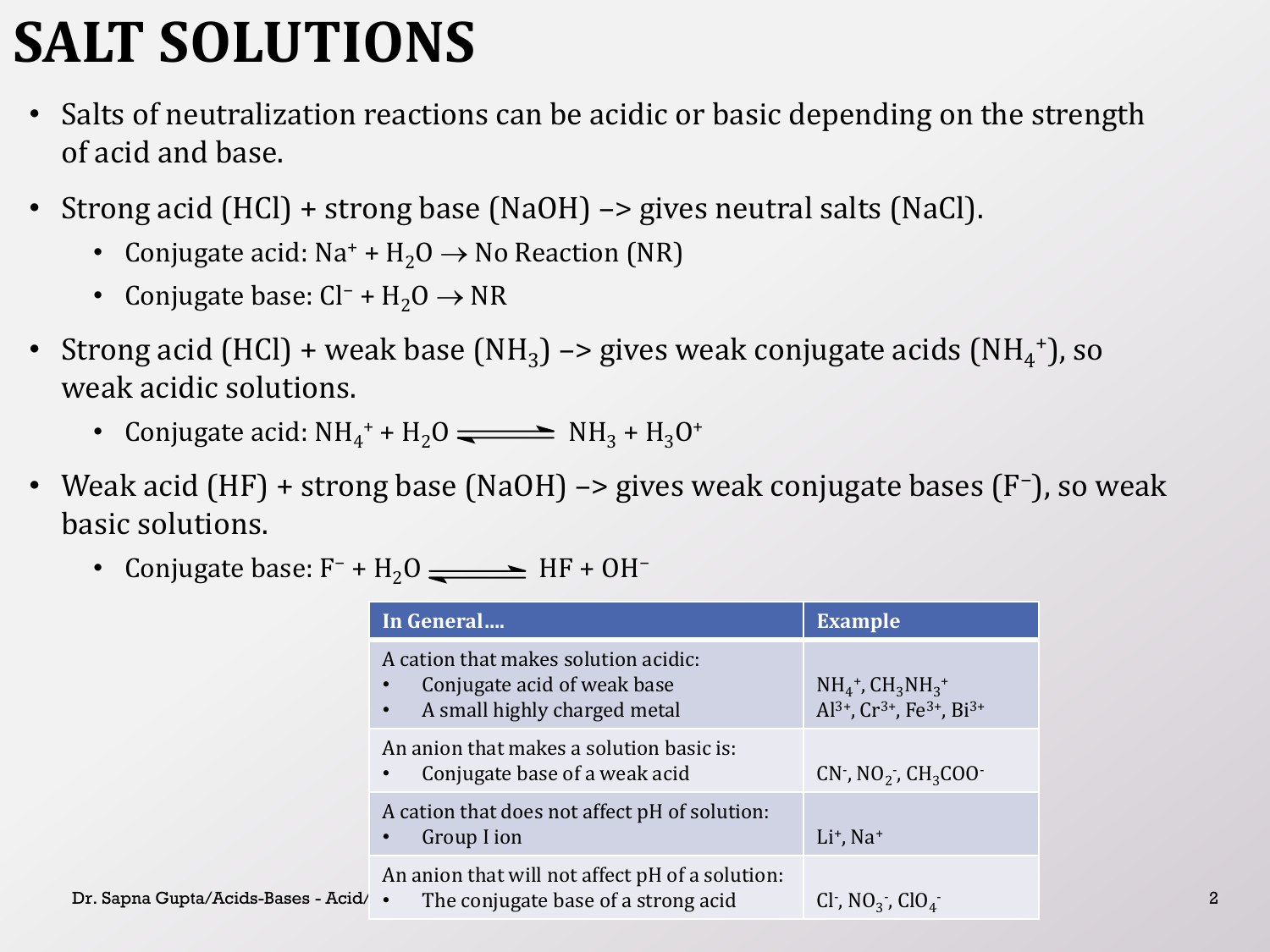## **IDENTIFYING ACIDIC/BASIC SALTS**

- To identify the acidic or basic nature of the salt,
	- break it down into its anion and cation;
	- then see what it is a conjugate acid or base of and
	- then determine the acidity/basicity of the salt.

#### **Examples:**

NaBr: Na<sup>+</sup> is the conjugate acid of NaOH, a strong base. Br<sup>-</sup> is the conjugate base of HBr, a strong acid.  $(SA+SB =$  neutral salt)

 $\textbf{NaC}_{2}\textbf{H}_{3}\textbf{O}_{2}$ : Na<sup>+</sup> is the conjugate acid of NaOH, a strong base.  $\text{C}_{2}\text{H}_{3}\text{O}_{2}^{-}$  is the conjugate base of  $\text{HC}_2\text{H}_3\text{O}_2$ , a weak acid. (WA + SB = basic salt; because anion is good conjugate base coming from a weak acid)

**NH<sub>4</sub>Cl**: NH<sub>4</sub><sup>+</sup> is the conjugate acid of NH<sub>3</sub>, a weak base. Cl<sup>−</sup> is the conjugate base of HCl, a strong acid.  $(SA + WB =$  acidic salt; because the cation is a good conjugate acid coming from a weak base)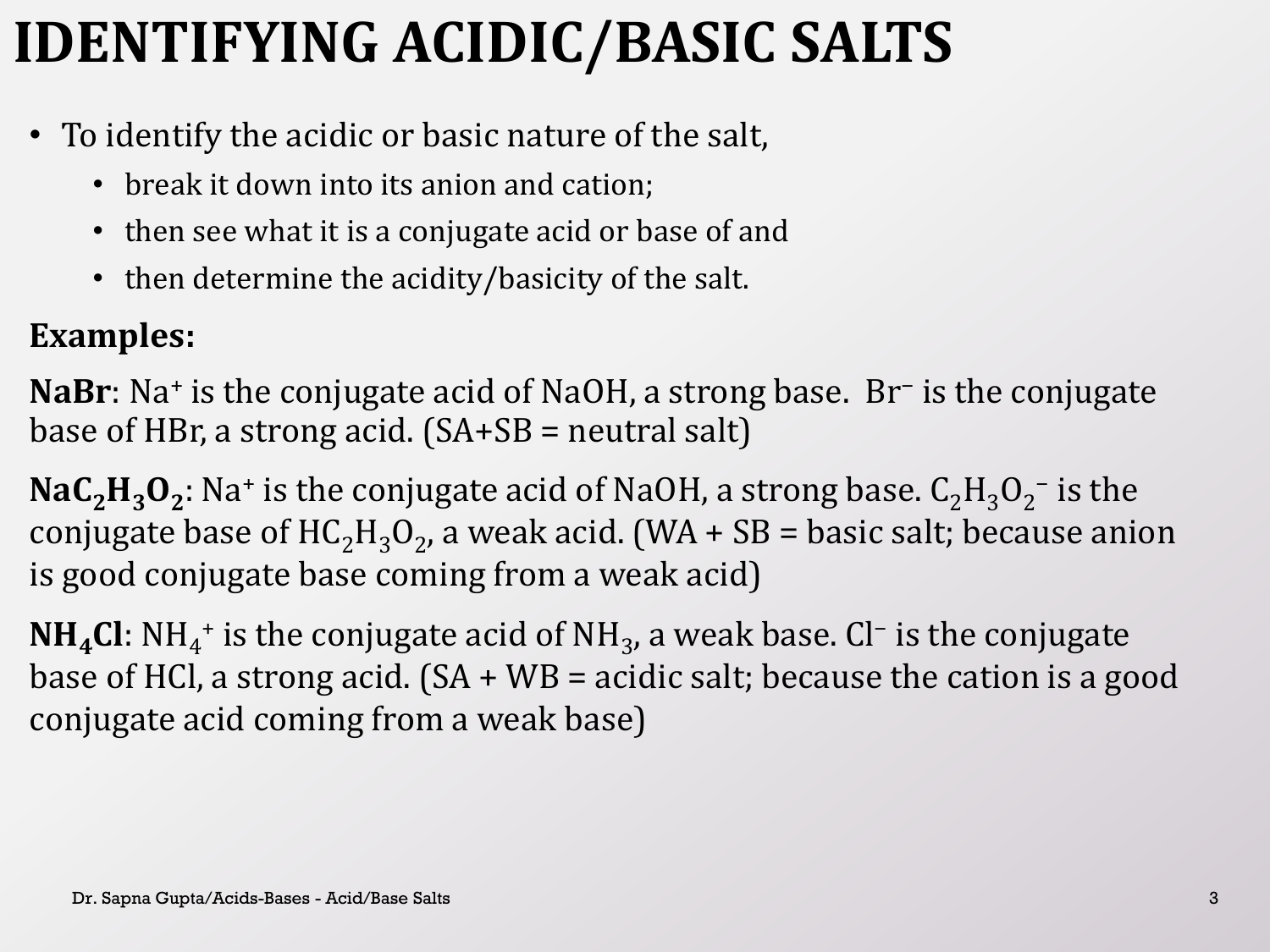### **EXAMPLES: IDENTIFYING ACID/BASE SALTS**

Ammonium nitrate, NH $_{\rm 4}$ NO $_{\rm 3}$ , is administered as an intravenous solution to patients whose blood pH has deviated from the normal value of 7.40. Would this substance be used for acidosis (blood pH < 7.40) or alkalosis (blood pH  $> 7.40$ ?

#### **Solution:**

- $\mathrm{NH}_4{}^+$  is the conjugate acid of a  $\mathrm{NH}_3$ , a weak base.  $\mathrm{NH}_4{}^+$  is acidic.
- $NO_3^-$  is the conjugate base of  $HNO_3$ , a strong acid.  $NO_3^-$  is neutral.

 $\mathrm{NH}_4\mathrm{NO}_3$  is acidic, so it could be used for alkalosis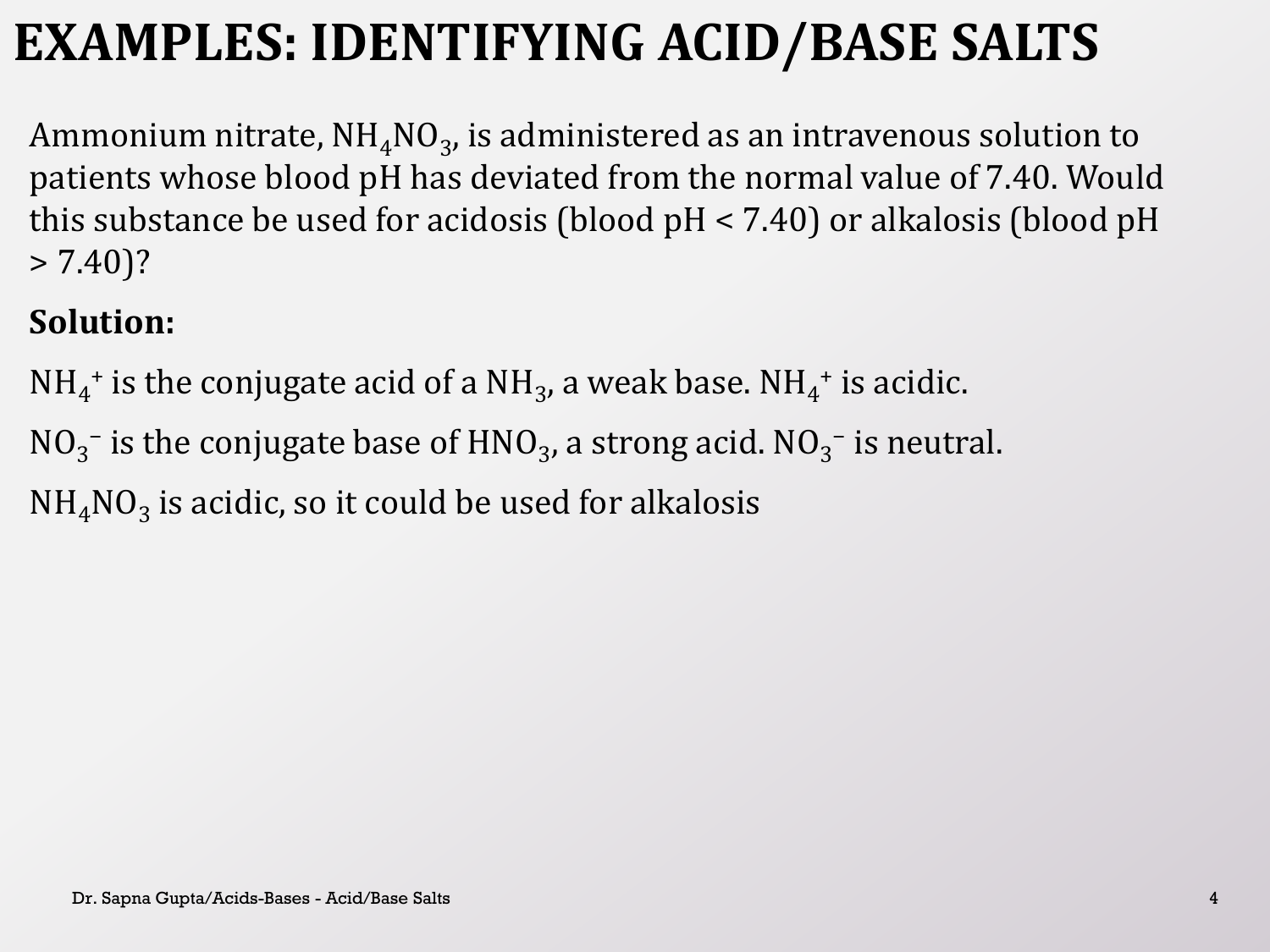### **DETERMINING ACID/BASE SALT BY K<sub>a</sub> AND K<sub>b</sub>**

If  $K_a > K_b$ , the solution is acidic.

If  $K_a < K_b$ , the solution is basic.

If  $K_a = K_b$ , the solution is neutral.

Use 
$$
K_b
$$
 for NH<sub>3</sub>   
\nFor NH<sub>4</sub><sup>+</sup> :  $K_a = \frac{K_w}{K_b} = \frac{1.0 \times 10^{-14}}{1.8 \times 10^{-5}} = 5.6 \times 10^{-10}$   
\nUse  $K_a$  for HF   
\nFor F<sup>-</sup> :  $K_b = \frac{K_w}{K_a} = \frac{1.0 \times 10^{-14}}{6.8 \times 10^{-4}} = 1.5 \times 10^{-11}$   
\n $K_a$  for NH<sub>4</sub><sup>+</sup> >  $K_b$  for F<sup>-</sup>  
\nNH<sub>4</sub>F is **acidic.**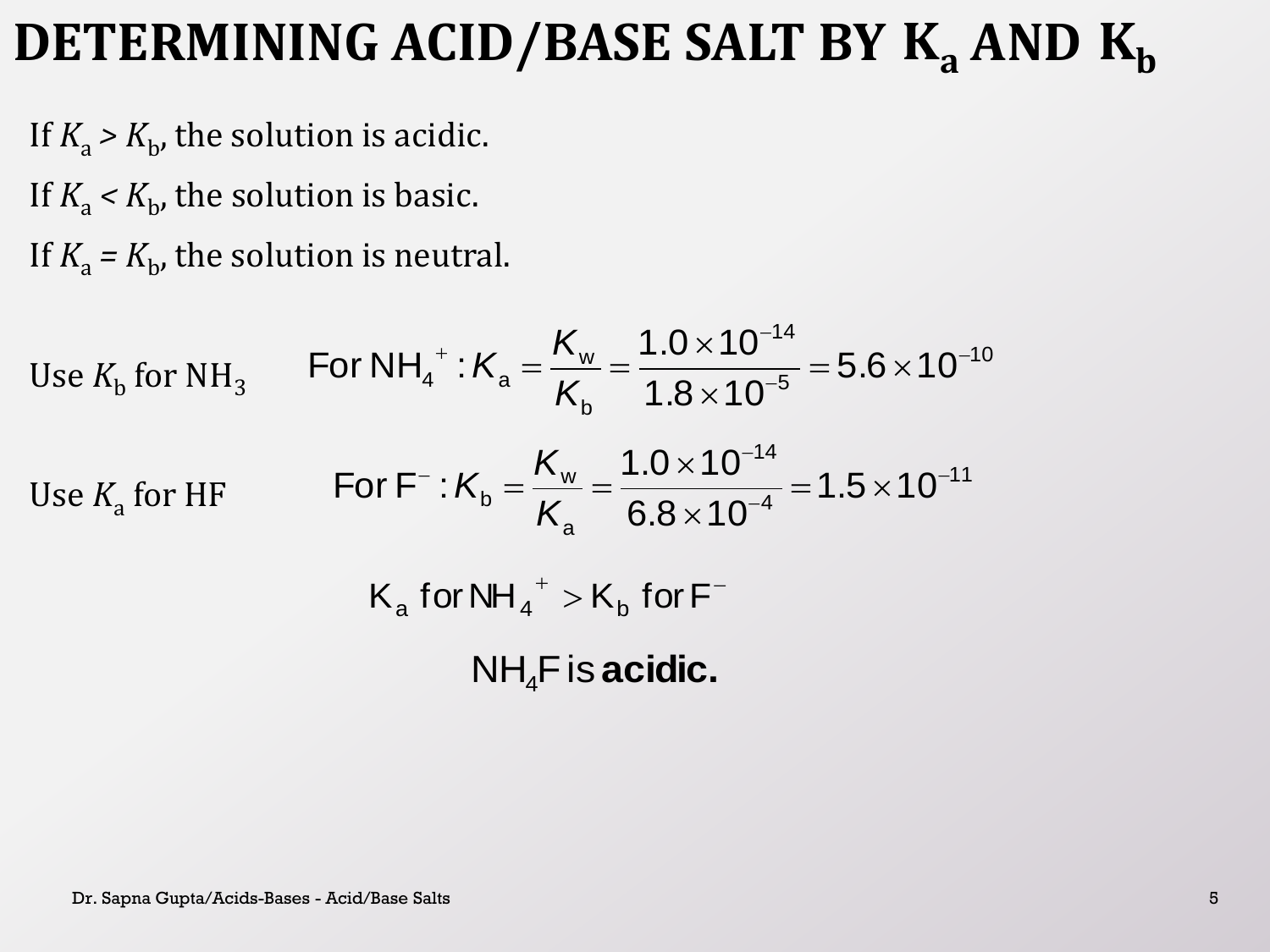### **EXAMPLE: pH OF A SALT SOLUTION -1**

Determine the pH of a 0.25  $M$  solution of pyridinium nitrate  $(C_5H_5NHNO_3)$  at 25°C. [Pyridinium nitrate dissociates in water to give pyridinium ions  $(C_5H_5NH^+)$  ( $K_b = 1.7 \times 10^{-9}$ ), and nitrate ions (NO<sub>3</sub><sup>-</sup>).] dis<br> $\binom{3}{2}$ , a<br> $\frac{100}{4.7}$ trate dissociates in water<br>
10<sup>-9</sup>), and nitrate ions (N<br>  $\frac{10^{-9}}{1.7 \times 10^{-9}}$  = 5.9 x 10<sup>-14</sup>

**Solution:**  $Initial \t 0.25 M \t 0$ Change  $-x$   $+x$   $+x$ Eq. conc.  $0.25M-x$  x x x  $[C_{5}H_{6}NH^{+}]$  $[C_{5}H_{6}N][H_{3}O^{+}]$ 5' '6 5**' 5' 3** 3  $a = \sqrt{\frac{1}{2} m^2}$  $^{+}$  $K<sub>a</sub> =$  $C_5H_5NH^+(aq) + H_2O(l) \longrightarrow C_5H_5N(aq) + H_3O^+(aq)$ 14 . v<br>io<br>.9 ., and<br>00 x 1<br>.7 x 10  $-\epsilon$ um nitrate dissociates in water to<br>
1.7 x 10<sup>-9</sup>), and nitrate ions (NO<br>
<sub>a</sub> =  $\frac{K_{w}}{K_{b}} = \frac{1.00 \times 10^{-14}}{1.7 \times 10^{-9}} = 5.9 \times 10^{-6}$ <sup>9</sup>), and n<br><u>.00 x 10</u><br>1.7 x 10 *K K K*  $.9 \times 10$ c. 0.25M-x<br> $\frac{x^2}{(0.25 M - x)} \approx \frac{x^2}{(0.25 M)}$ ge -x<br>
nc. 0.25M-x<br>  $= \frac{x^2}{(0.25 M - x)} \approx \frac{x^2}{(0.25 M)} = 5.9 \times 10^{-6}$ -x<br>.25M-x<br> $x^2$  -5.9 x 10<sup>-6</sup> ge -x<br>
onc. 0.25M-x<br>  $\vec{r} = \frac{x^2}{(0.25 M - x)} \approx \frac{x^2}{(0.25 M)} = 5.9 \times 10^{-10}$ . 0.25M-x<br> $\frac{x^2}{0.25 M - x} \approx \frac{x^2}{(0.25 M - x)^2}$ ange -x<br>
conc. 0.25M-x<br>  $K_0 = \frac{x^2}{(0.25 M - x)} \approx \frac{x^2}{(0.25 M - x)}$  $\frac{x^2}{M - x} \approx \frac{x^2}{(0.25 M)}$  $\overline{(10^{-6})(0.25 \text{ M})}$  = 1.2 x 1<br>[H<sub>3</sub>O<sup>+</sup>] = 1.2 x 10<sup>-3</sup> M  $[H_3O^+] = 1.2 \times 10^{-3}$  M  $(D_{1}U)(0.25 \text{ W}) = 1.2 \times 10 \text{ W}$ <br>  $[H_{3}O^{+}] = 1.2 \times 10^{-3} \text{ W}$  C<br>  $pH = -\log(1.2 \times 10^{-3} \text{ W}) = 2.92$  $K_0 = \frac{x^2}{(0.25 M - x)} \approx \frac{x^2}{(0.25 M)} = 5.9 \times 10^{-6}$ <br>  $x = \sqrt{(5.9 \times 10^{-6})(0.25 M)} = 1.2 \times 10^{-3} M$ <br>  $[H_3O^+] = 1.2 \times 10^{-3} M$  Check:  $\frac{1.2}{1.2 M}$  $\frac{1.2 \times 10^{10}}{0.05 \times 10^{10}}$  x 100 = 0.4  $\frac{1}{25}$  $\prec$  $=$ Check:  $\frac{1.2 \times 10^{-3} M}{0.25 M} \times 100 = 0.49\%$  $x 10$ <br>0.25 *M M*

Dr. Sapna Gupta/Acids-Bases - Acid/Base Salts 6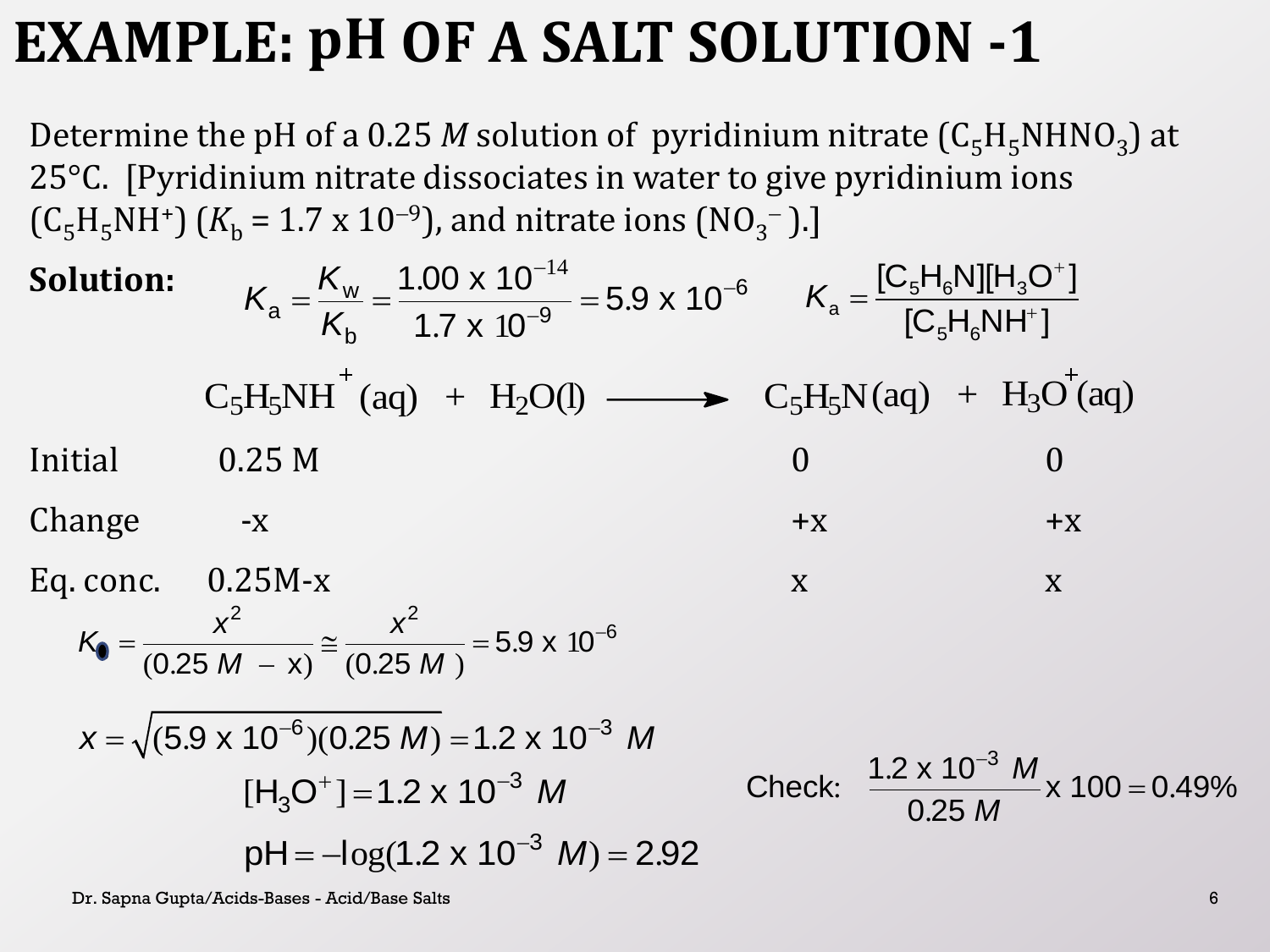### **EXAMPLE: pH OF A SALT SOLUTION - 2**

Household bleach is a 5% solution of sodium hypochlorite, NaClO. This corresponds to a molar concentration of about 0.70 *M* NaClO. What is the [OH<sup>-</sup>] and the pH of the solution? HClO,  $K_a = 3.5 \times 10^{-8}$ .

**Solution**:  $K_b$ = 2.9 × 10<sup>-7</sup> (Using the  $K_w$  expression)

|          | $ClO^{-} + H_{2}O^{-}$                                   | $HClO + OH$    |                                                                                  |
|----------|----------------------------------------------------------|----------------|----------------------------------------------------------------------------------|
| Initial  | 0.70                                                     | $\overline{0}$ | $\overline{0}$                                                                   |
| Change   | $-X$                                                     | $+X$           | $+X$                                                                             |
| Eq. conc | $0.70 - x$                                               | X              | X                                                                                |
|          | $K_b = \frac{[HClO][OH^-]}{[ClO^-]}$                     |                | $[OH^-] = x = 4.5 \times 10^{-4} M$<br>$pH = 14.00 = pOH = 14.00 - log [OH^{-}]$ |
|          | $2.9 \times 10^{-7} = \frac{x^2}{0.70}$                  |                | $pH = 14.00 - log(4.5 \times 10^{-4})$<br>$pH = 14.00 - 3.35$                    |
|          | $x^2 = 2.0 \times 10^{-7}$<br>$x = 4.5 \times 10^{-4} M$ |                | $pH = 10.65$                                                                     |

Dr. Sapna Gupta/Acids-Bases - Acid/Base Salts 7